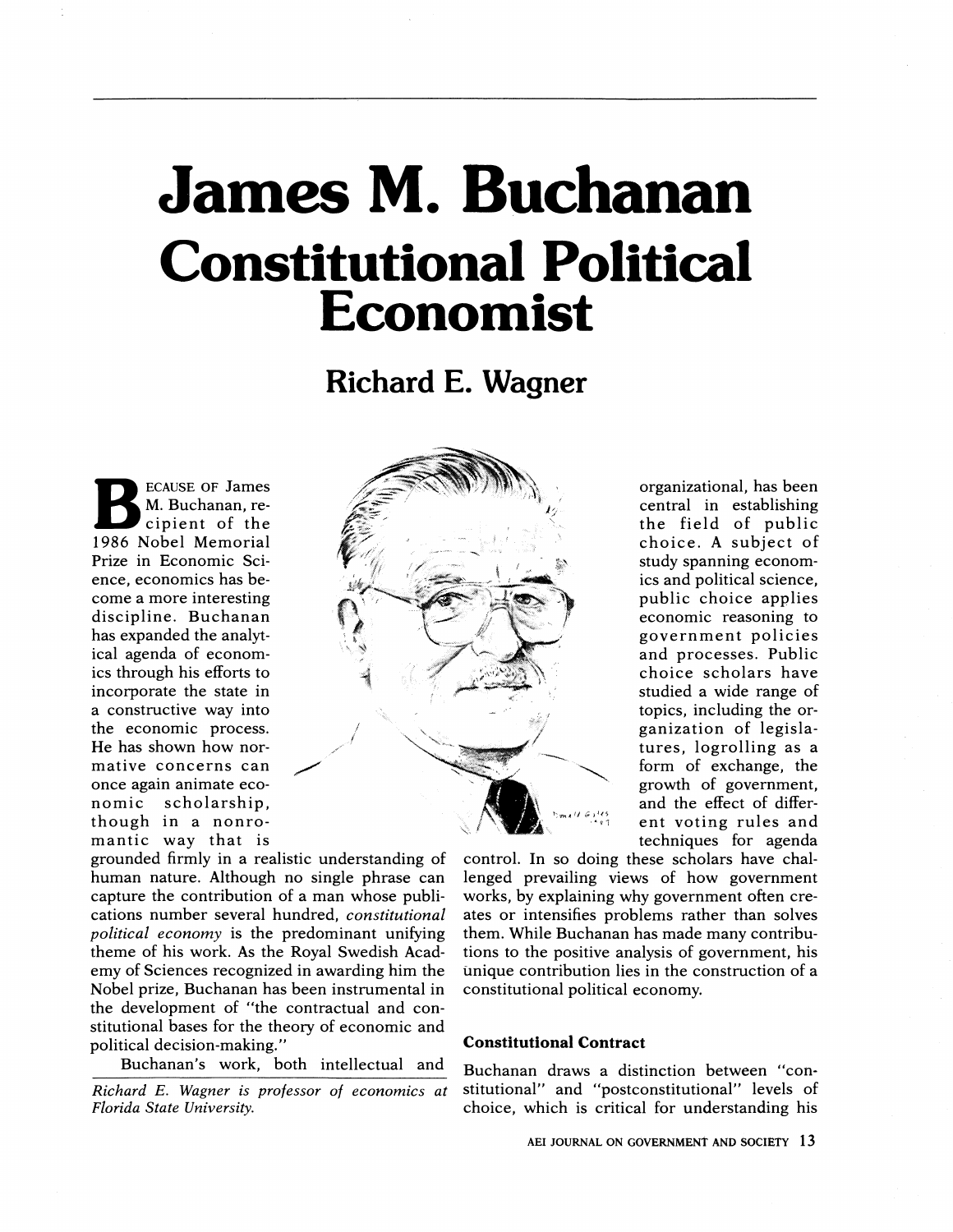#### JAMES M. BUCHANAN

construction of constitutional political economy. Constitutional choice is analogous to choosing the rules by which we are to play a game, whereas postconstitutional choice is analogous to choosing a strategy for playing the game in light of the rules already chosen. Just as the characteristics of a game are shaped by its rules, so too are the characteristic outcomes of legislative and regulatory processes. As noted by the Swedish Academy, Buchanan explains how political outcomes depend "on 'rules of the game', i.e., the constitution in a broad sense." In the Academy's words, his work emphasizes "the vital importance of the formulation of constitutional rules" based on the recognition that "it is often futile to [seek to] influence the outcome of specific issues."

Just as the characteristics of a game are shaped by its rules, so too are the characteristic outcomes of legislative and regulatory processes.

The Calculus of Consent (1962), written with Gordon Tullock and carrying the prescient subtitle, "Logical Foundations of Constitutional Democracy," is the locus classicus of constitutional political economy. Here originated Buchanan's conceptual distinction between constitutional and postconstitutional levels of collective choice. Particular policy outcomes are treated as more or less a natural result of people pursuing their interests through the political process, with their actions being shaped and constrained by constitutional rules; these rules in turn govern the costs and gains to legislators of alternative policy decisions. Once policy outcomes are recognized as following an economic logic, better outcomes-or "good" policies-are more a matter of institutional or constitutional reform than a matter of getting better politicians elected to Congress.

Central to Buchanan's view of constitutional political economy is the "prisoners' dilemma," a model familiar from modern game theory. It is used to illustrate both the gains to agreeing to abide by a set of constitutional rules and the difficulty of maintaining those rules. The idea behind the prisoners' dilemma, as Buchanan applies it to the public sector, is that everyone can benefit from abiding by the law, or the constitutional

contract, and yet, for each person, there is an advantage in breaking the law-in failing to respect the limits laid down in the law. Buchanan explores this theme in several places, particularly in *The Limits of Liberty* (1975), with its telling subtitle, "Between Anarchy and Leviathan," as well as in the various essays in Freedom in Constitutional Contract (1977).

To appreciate the gains to abiding by constitutional rules, suppose there are only two ways people can conduct their economic activities: according to rules of "exchange" or to rules of "predation." Under rules of exchange, the types of economic activity people can legitimately pursue are limited by the rules of property and contract. Someone who wants to manufacture shirts, for instance, must get the agreement of others to supply him with labor, materials, and other inputs; to receive payment for the shirts, he must get the agreement of customers to buy them.

By contrast, predation involves no such limit on economic activities. Someone who wants to manufacture and sell shirts can adhere to the rules of property and contract, but is not so limited. He may, for instance, try to take shirts from someone else; he may try to force people to work for him; he may try to prevent people from competing with him through working at home; he may try to prevent people from buying imported shirts; and he may try to get the government to buy the shirts-paid for by taxationand distribute them as foreign aid.

In such a world of "anything goes," in which predation is an admissible economic strategy, people will, of course, invest less in exchange and more in predation-both offensive investment in predatory activities and defensive investment against being victimized by the predatory activities of others. In Buchanan's work, the constitutional contract, metaphorically speaking, offers an escape from the prisoners' dilemma. The constitutional contract defines individual rights and the constraints under which people are to operate; it provides a framework for the conduct of economic and political life.

#### Postconstitutional Politics

In practice, of course, there is no inherent reason for the government to act in the manner envisioned by models of constitutional contract. Rather than curbing predation, the government may become an instrument of predation. (Con-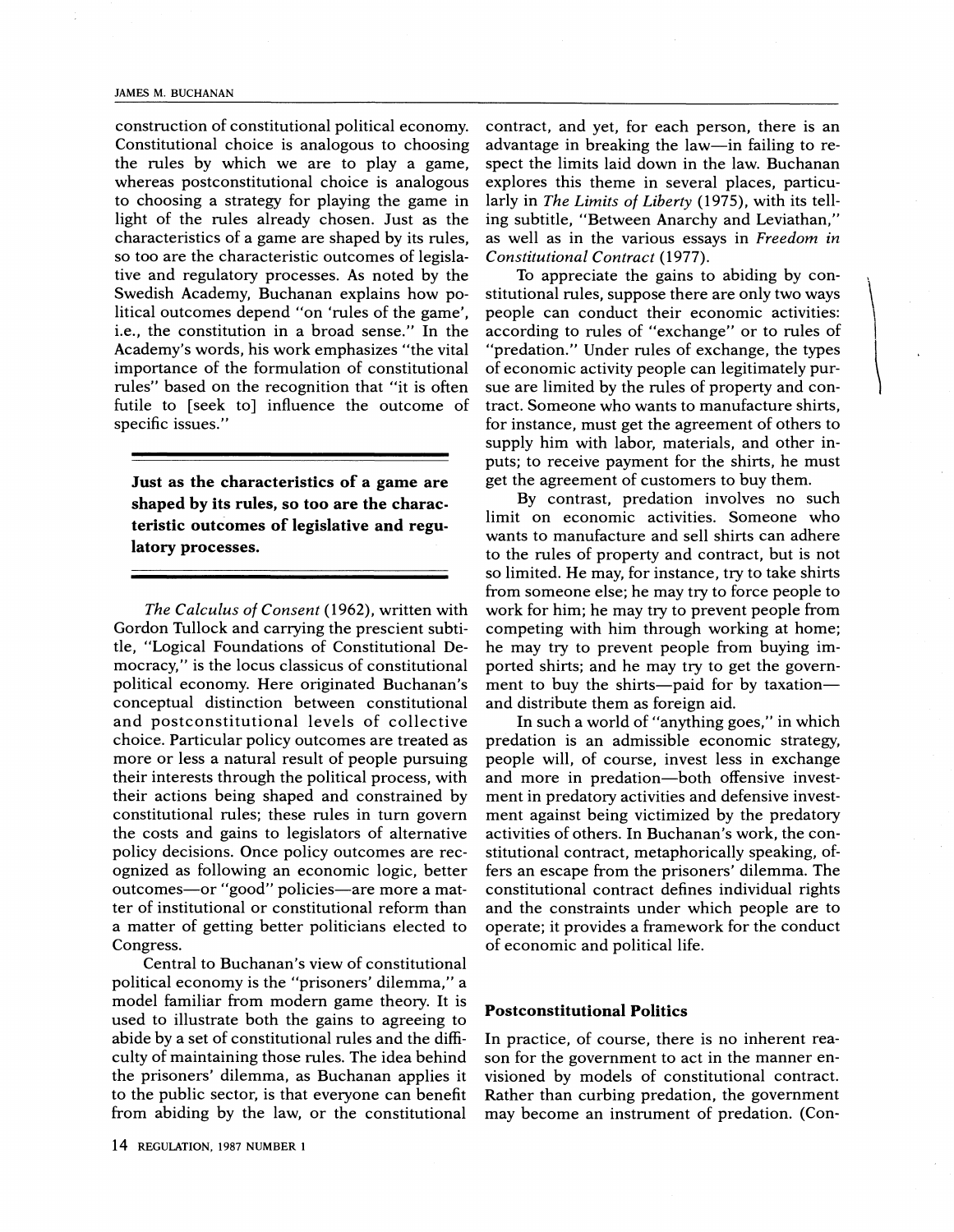sider governmental restrictions on the ability of people to manufacture clothing in their homes, which are similar in their effects to an outright raid by the beneficiaries of those restrictions on the output of people who work at home.) The list of predatory activities countenanced by government is long and growing, as the rapidly expanding literature on rent seeking shows.

The bulk of public choice scholarship seeks to explain the effects of actual government institutions in the postconstitutional setting. In The Calculus of Consent, for example, there is a pioneering analysis of majority rule that sets forth a variety of circumstances under which collective choices will be manifestly inefficient. This results from the ability of majorities to use the political process to subsidize themselves at the expense of minorities. Subsequent work in public choice has shown how those "majorities" can

The constitutional contract defines individual rights and the constraints under which people are to operate; it provides a framework for the conduct of economic and political life.

really constitute but small shares of the population, with the losing "minorities" often comprising quite substantial majorities. This work explains that so long as representative government is organized according to majoritarian principles, its participation in economic life will contain a significant predatory component.

The analysis of postconstitutional choice bears a strong affinity with the interest group theories of regulation developed by Sam Peltzman, Richard Posner, and George Stigler, among others. Both lines of research seek to apply microeconomic reasoning to government policy and processes, with people rationally and resourcefully seeking to attain their ends within the constraints they face.

While Buchanan has made many contributions to the positive analysis of government, he has not stopped there. His strong normative interests prompt him to seek an understanding of how different types of constitutional rules can mitigate the damage caused by postconstitutional politics. A central premise of his work is that reform, if it is to be constructive, cannot be based on some fanciful hope that people will act

differently and contrary to their interests. It must be based on a presumption that people will continue to pursue their interests, but with the returns to different types of political activity altered through constitutional revision. For Buchanan, a clear understanding of postconstitutional politics is necessary for guiding constitutional reforms to achieve normative goals.

#### Normative Purpose and Scientific Inquiry

According to Buchanan, his discovery in the 1940s of a little known book by Swedish economist Knut Wicksell, Finanztheoretiscihe Untersuchungen (1896), was decisive in the development of his ideas. This book is concerned with the theoretical understanding of economic affairs and the practical implementation of that understanding to promote normative aims. Wicksell addressed how it might be possible for collective outcomes *truly* to reflect the consent of the governed, accepting in the process a classically liberal perspective of individual self-ownership. Armed with a rudimentary model of individual demands for collective goods and the conditions of supply, and aware that ordinary majoritarian processes would encourage choices that provide benefits to winning coalitions at the expense of others, Wicksell suggested a constitutional framework that linked the theoretical model with the normative vision. He suggested that collective decisions be made by a parliament based on proportional representation and constrained by a voting rule of approximate unanimity. Such an arrangement would sharply limit the ability of winning coalitions to enact programs only because they were able to place much of the cost of nonbeneficiaries.

A similar type of analysis is contained in The Power to Tax (1980), written with Geoffrey Brennan. In this book, the government is modeled as a revenue maximizer. Tax revenues are viewed as being determined not by citizens' demands for public goods but by the technology of tax extraction; government spending is viewed as rising to meet the government's ability to extract taxes. If the government exploits its tax base to the point of maximum revenue, then, as suggested by this analysis, there may be mutual gains to a constitutional rule that limits the range of things that can be taxed. A reform designed to achieve normative ends is thus based on a positive analysis of how government works.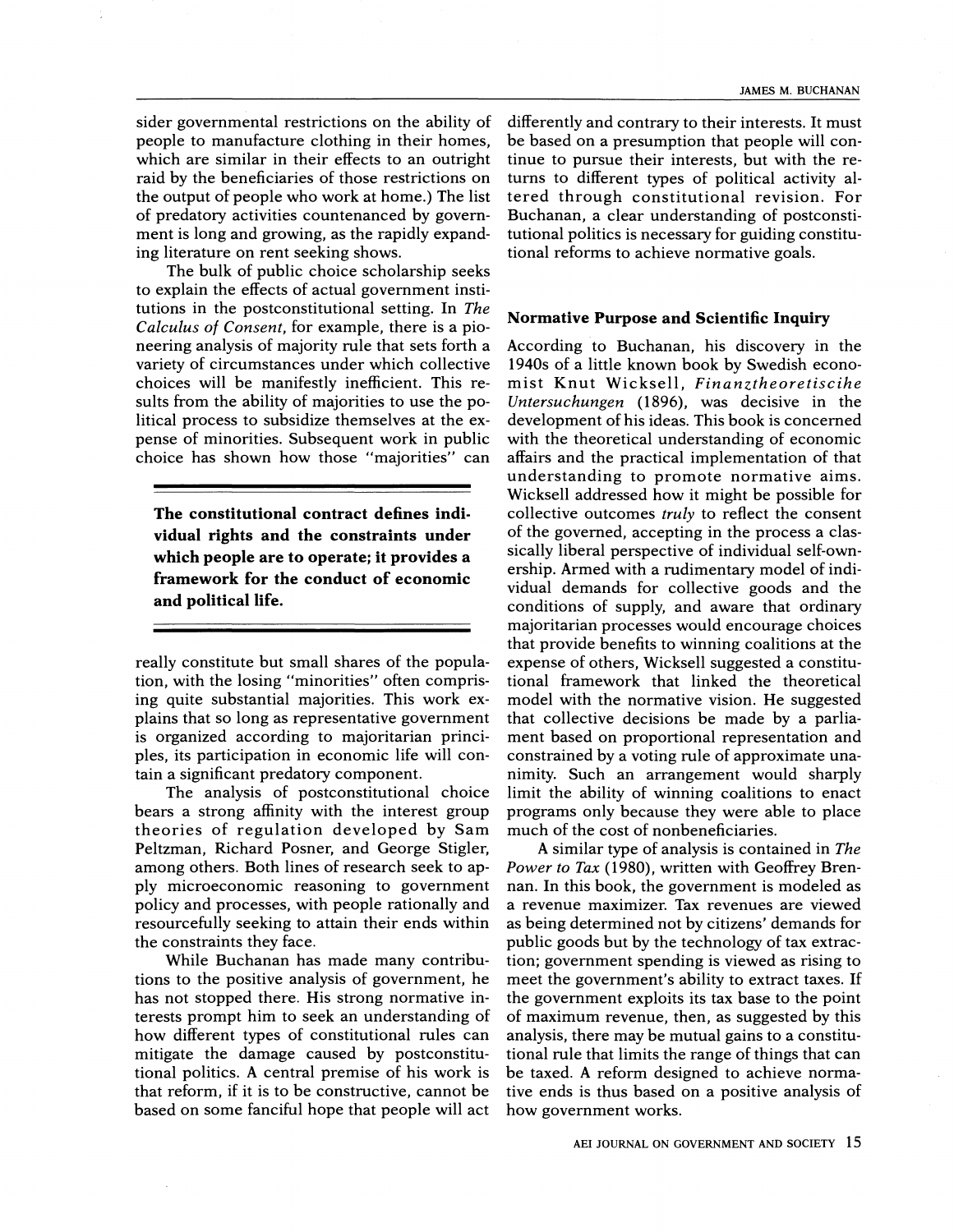#### JAMES M. BUCHANAN

The notion that limiting the tax base may be desirable is at odds with most normative formulations of tax principles, which hold that broad-based taxes are preferred to narrow-based taxes. The typical argument is that the tax base should be comprehensive, with all exclusions, exemptions, and deductions eliminated and the tax rate lowered. The tax revision that takes effect this year is a limited move in this direction. But if government tends to maximize the revenues it collects from whatever base it can tax, a broadening of the tax base is unlikely to be accompanied by an offsetting reduction in tax rates. More likely it will lead to an increase in tax collections. It is interesting note in this respect that there is already a considerable amount of discussion over another tax increase -even before people have determined the implications of the recent tax change.

In a similar vein, Democracy in Deficit (1977), written with Richard E. Wagner, argues that the government will tend to run excessive debt and suggests that there are mutual gains to a constitutional requirement for balanced budgets. The book is based on the thesis that borrowing, as compared with taxation, allows the cost of public spending to be shifted forward in time, a thesis Buchanan developed in Public Principles of Public Debt (1958). It accepts the premise that politicians prefer to spend than tax-spending programs enhance political support and taxes detract from that support. Deficit finance allows taxes to be shifted into the future, and thus allows today's politicians to increase their support relative to what they would have under a regime of budget balance. If unconstrained by constitutional limitations, the inevitable result is a growing public debt.

The thesis that public debt allows the cost of public spending programs to be shifted forward in time has proven difficult for many economists to accept. Consider a simple formulation of the public debt controversy: instead of taxing to finance a rail system, a government borrows. Buchanan argues that borrowing shifts the cost of the rail system into the future, while others say that the cost remains in the present, noting that the resources that went into the rail system are used up this year regardless of how it is financed. Public debt, they say, cannot be a burden on future generations because "we owe it to ourselves, [now]." Buchanan's treatment of public debt illuminates some of the central distinguishing elements in his thought.

To Buchanan the central model of economics is exchange and not rational choice, a theme he develops in the opening essay of his What Should Economists Do? (1979). This does not mean that Buchanan denies rationality, for he certainly does not; it means that Buchanan is centrally concerned with social relationshipswith conflict and cooperation—and not with isolated individuals. If one sees the central model of economics as one of rational choice, it is tempting to extrapolate from a model of rational consumer choice to one of rational governmental choice. Just redefine a few variables in the model and you have governments maximizing social welfare instead of individuals maximizing utility. But if the primary model is exchange, one immediately recognizes that such collective entities as governments and firms are nothing but collections of individuals, rendering maximization nonsensical, save for agreement among the individual members.

It is irrelevant that "we owe it to ourselves," for we are not many heads attached to one body. Some owe it to others, and it is irrelevant to note that the sum of the debts equals the sum of the credits. One could similarly aggregate over mortgage lenders and mortgage borrowers and say we owe it to ourselves, but it would be no more enlightening. Public debt allows present taxpayers to reduce their tax payments and obligates future taxpayers to amortize that debt, and it is here that the burden of public debt resides. True, the resources required to construct the rail system this year are furnished by bondholders, but those bondholders do not bear the burden of the debt simply because they are compensated sufficiently to make them willing lenders.

It should be clear that Buchanan never reifies "government." When he speaks of government he is speaking of individuals doing something, with the content of their action depending on the constitutional rules that, among other things, govern the extent to which some people can escape the constraints of property and contract by acting in the name of government to restrict others' rights of property and contract.

## The Constitutional Perspective and Regulation

The constitutional perspective, and its implications for the evaluation and reform of regulatory policies, can be made more concrete by a simple